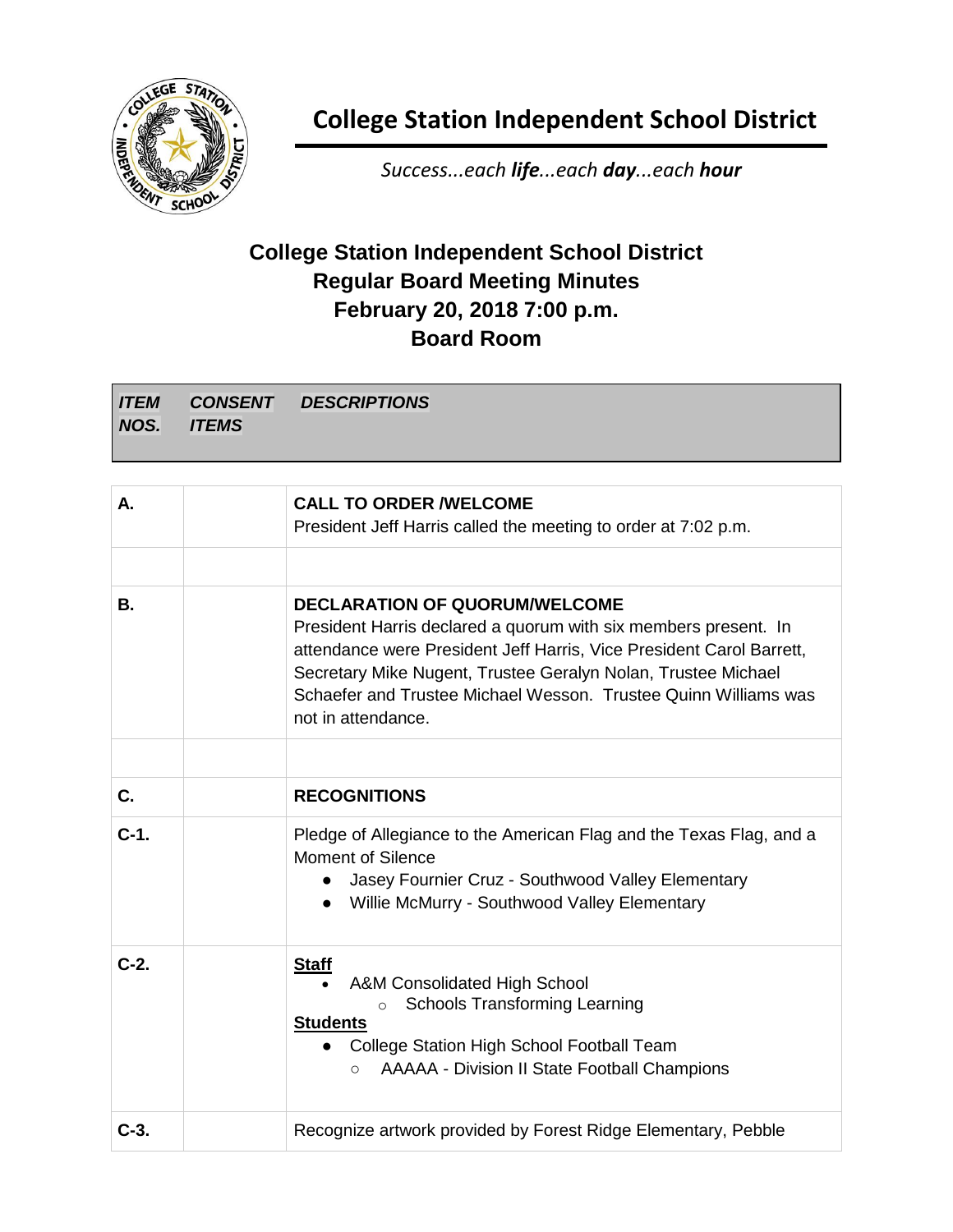|        | Creek Elementary, Southwood Valley Elementary and College View<br>High School.                                                                                                                                                                                                                                                                                                                                                                                                                                                                                                                                                                                                                                                                                                                                                                                                                                                                                                                 |  |
|--------|------------------------------------------------------------------------------------------------------------------------------------------------------------------------------------------------------------------------------------------------------------------------------------------------------------------------------------------------------------------------------------------------------------------------------------------------------------------------------------------------------------------------------------------------------------------------------------------------------------------------------------------------------------------------------------------------------------------------------------------------------------------------------------------------------------------------------------------------------------------------------------------------------------------------------------------------------------------------------------------------|--|
|        |                                                                                                                                                                                                                                                                                                                                                                                                                                                                                                                                                                                                                                                                                                                                                                                                                                                                                                                                                                                                |  |
| D.     | <b>CONSENT AGENDA</b><br>Items listed on the Consent Agenda are: Item G Minutes; Item H-1<br>Head Start Continuation Grant; Item J-1 Missed work day payment;<br>Item J-2 Interlocal Agreement with TAMU; Item J-3 Wireless Access<br>for Wellborn Middle School; Item J-4 Public Adress System for<br>Wellborn Middle School; Item J-5 Two-Way radios for Transportation;<br>Item J-6 Band Uniforms for College Station High School; Item J-7<br>Rooftop Air Handlers for AMC Middle School; Item J-8 Rooftop Air<br>Handlers for Cypress Grove Intermediate School; Item J-9 Head<br>Start Financials; Item J-10 Monthly Budget Amendments; and Item J-<br>11 Financial Reports.<br><b>MOTION 4730:</b> I move approval of the Consent Agenda as<br>presented. The motion was made by Trustee Michael Wesson and<br>seconded by Trustee Michael Schaefer. The motion carried with six                                                                                                        |  |
|        | ayes and zero nos.                                                                                                                                                                                                                                                                                                                                                                                                                                                                                                                                                                                                                                                                                                                                                                                                                                                                                                                                                                             |  |
|        |                                                                                                                                                                                                                                                                                                                                                                                                                                                                                                                                                                                                                                                                                                                                                                                                                                                                                                                                                                                                |  |
| Е.     | <b>BOARD</b>                                                                                                                                                                                                                                                                                                                                                                                                                                                                                                                                                                                                                                                                                                                                                                                                                                                                                                                                                                                   |  |
| $E-1.$ | Board Directions and Reports/Announcements/Superintendent<br><b>Reports and Announcements</b><br><b>Board</b><br><b>CSISD Education Foundation</b><br>Superintendent Ealy reported in Quinn Williams absence.<br>This year's fabulously successful 50 Men event raised<br>\$220,000. It was a great night! Many thanks to the celebrity<br>chefs who cooked and sponsors who underwrote the event as<br>well as the hundreds of volunteers who made it all possible.<br><b>District Educational Improvement Council</b><br>$\bullet$<br>Trustee Michael Wesson stated that he and Vice President<br>Carol Barrett attended DEIC where the curriculum<br>assessment process work continued.<br>Audit<br><b>Head Start Policy Council</b><br>Trustee Geralyn Nolan attended the Head Start Policy<br>Council meeting where they approved this year's grant<br>submission.<br>Intergovernmental Relations Liaison<br>Personnel Advisory Council Liaison<br><b>School Health Education Council</b> |  |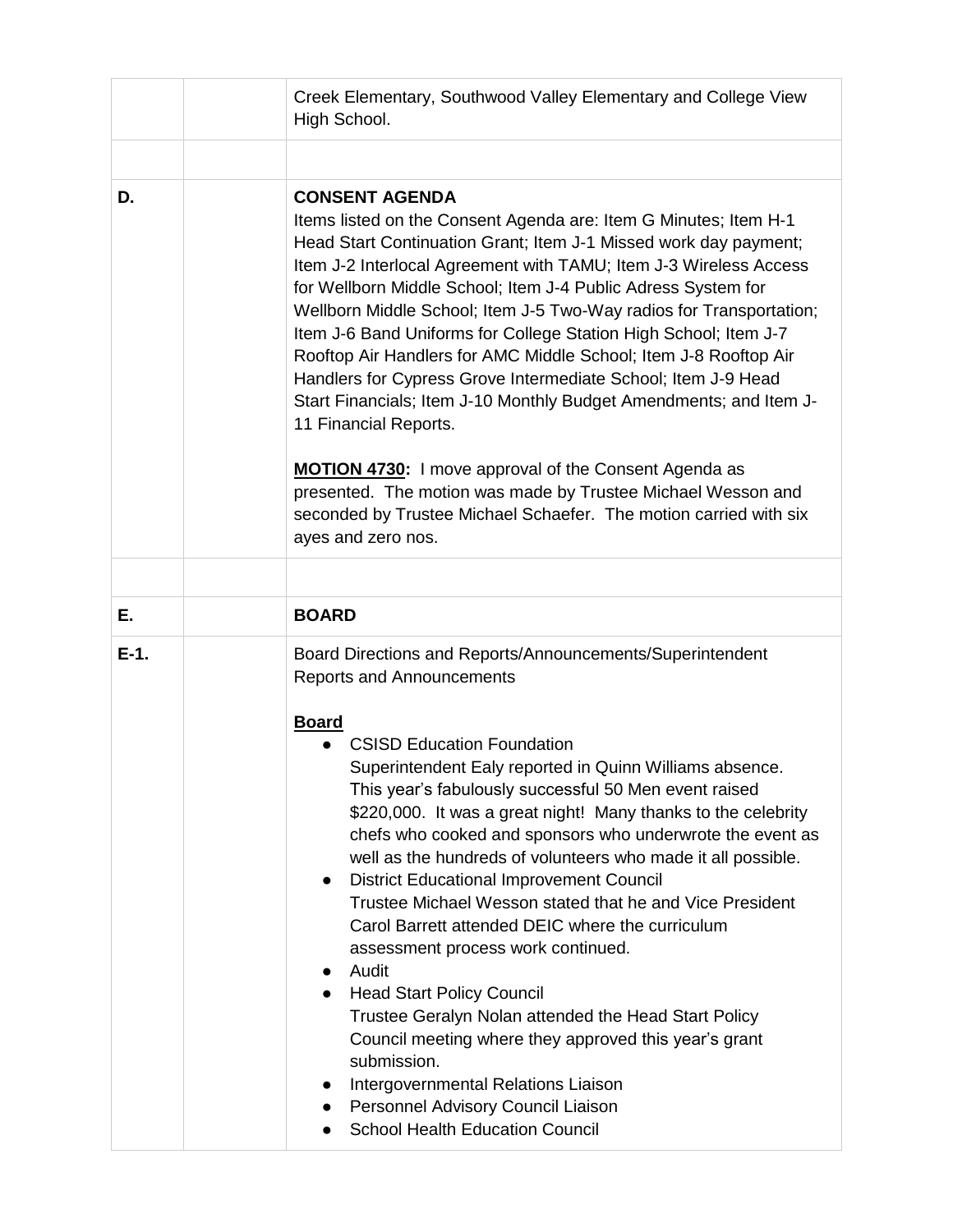|         |            | <b>Upcoming Events</b>                                                                                                                                                                                                                                                                                                                                                                                                          |
|---------|------------|---------------------------------------------------------------------------------------------------------------------------------------------------------------------------------------------------------------------------------------------------------------------------------------------------------------------------------------------------------------------------------------------------------------------------------|
|         |            | <b>Superintendent</b><br>Upcoming events<br>Cross town showdown in soccer tonight<br>Future Family Welcome Night - March 8th<br>CSISD will have a Future Family Welcome Night at all nine<br>elementary campuses. This event is for anyone who may be<br>new to our community or who will have students just starting<br>school. This is an opportunity to show off the great things<br>happening on our elementary campuses.   |
| $E-2$ . |            | Receive a report related to selection of new school colors and<br>mascots for A&M Consolidated Middle School and College Station<br>Middle School<br><b>Glenewinkel Memo</b>                                                                                                                                                                                                                                                    |
|         |            | Jeff Mann, Principal of AMCMS and Oliver Hadnot, Principal of<br>CSMS, reviewed the process used to develop new mascots and<br>colors for their respective campuses. They then unveiled the mascot<br>and color selection for each existing middle school. The new AMCMS<br>mascot is the Bobcats and their colors will be black and silver. The<br>new CSMS mascot is the Knights with royal blue and silver as the<br>colors. |
|         |            |                                                                                                                                                                                                                                                                                                                                                                                                                                 |
| F.      |            | HEARING OF CITIZENS (Non-Agenda/Agenda Items)                                                                                                                                                                                                                                                                                                                                                                                   |
|         |            | There were no citizens wishing to address the Board at this time.                                                                                                                                                                                                                                                                                                                                                               |
| G.      | $\sqrt{ }$ | <b>MINUTES</b><br>January 10, 2018 Special Workshop Minutes<br>January 25, 2018 Workshop Minutes<br>January 25, 2018 Regular Board Meeting Minutes                                                                                                                                                                                                                                                                              |
|         |            |                                                                                                                                                                                                                                                                                                                                                                                                                                 |
|         |            |                                                                                                                                                                                                                                                                                                                                                                                                                                 |
| Н.      |            | <b>CURRICULUM AND INSTRUCTION</b>                                                                                                                                                                                                                                                                                                                                                                                               |
| $H-1.$  | $\sqrt{ }$ | Consideration, discussion and possible approval of Birth to Five<br>Head Start continuation grant for 2018-2019<br><b>Tramel Memo</b><br>2018-19 Head Start Continuation Grant Application                                                                                                                                                                                                                                      |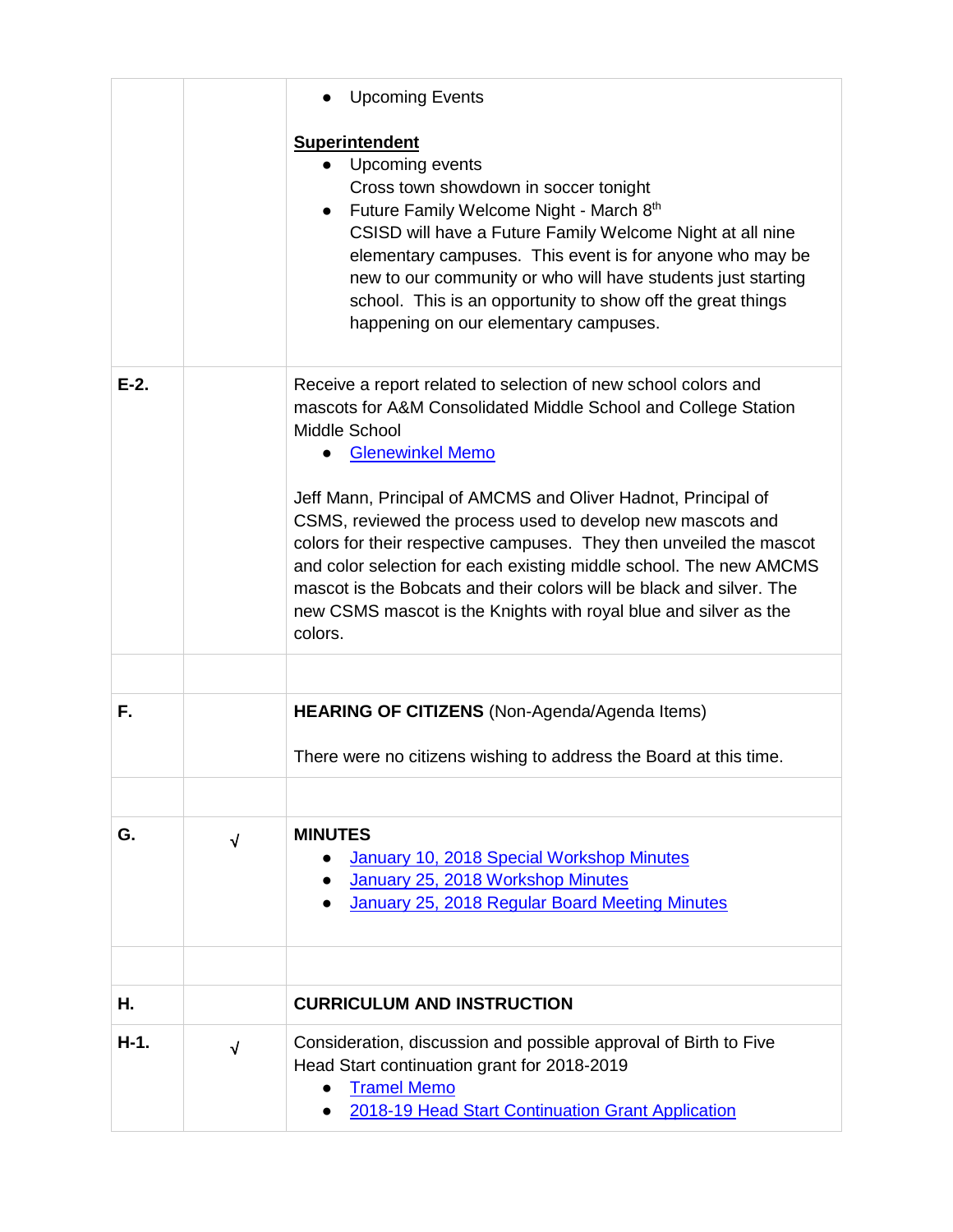| L.     |            | <b>PERSONNEL</b>                                                                                                                                                                                                                                                                                                                           |
|--------|------------|--------------------------------------------------------------------------------------------------------------------------------------------------------------------------------------------------------------------------------------------------------------------------------------------------------------------------------------------|
| J.     |            | <b>BUSINESS</b>                                                                                                                                                                                                                                                                                                                            |
| $J-1.$ | $\sqrt{ }$ | Consider approval of resolution for payment of employees for missed<br>work day due to the closure of the district on Tuesday, January 16,<br>2018 due to inclement weather.<br><b>Martindale Memo</b><br><b>Resolution/Policy DEA (LOCAL)</b>                                                                                             |
| $J-2.$ | $\sqrt{ }$ | Consider approval of renewal of Resolution authorizing the Interlocal<br>Agreement with Texas A&M University for the procurement of goods<br>and services.<br><b>Martindale Memo</b><br><b>Pantel Memo/Interlocal Agreement/Resolution</b>                                                                                                 |
| $J-3.$ | $\sqrt{ }$ | Consider approval of the purchase of wireless access points and<br>associated licensing for Wellborn Middle School from Layer 3<br>Communications per Department of Information Resources (DIR)<br>contract #DIR-TSO-2679 in the amount of \$59,300.00 using 2015<br>Bond Funds.<br><b>Martindale Memo</b><br><b>Pantel/Hutchison Memo</b> |
| $J-4.$ | $\sqrt{ }$ | Consider approval of the purchase of public address system and<br>speakers for Wellborn Middle School from Firetron, Inc. per The<br>Interlocal Purchasing System (TIPS) Cooperative Contract<br>#20160305 in the amount of \$114,460.48 using 2015 Bond Funds.<br><b>Martindale Memo</b><br><b>Pantel/Hutchison Memo</b>                  |
| $J-5.$ | $\sqrt{ }$ | Consider approval of the purchase of two-way radios for the<br>Transportation Department from Texas Communications of Bryan,<br>Inc. per Texas A&M University Contract #C3182795 in the amount of<br>\$77,428.02 using 2017-18 Transportation Department Operating<br>Funds.<br><b>Martindale Memo</b><br><b>Pantel/Silva Memo</b>         |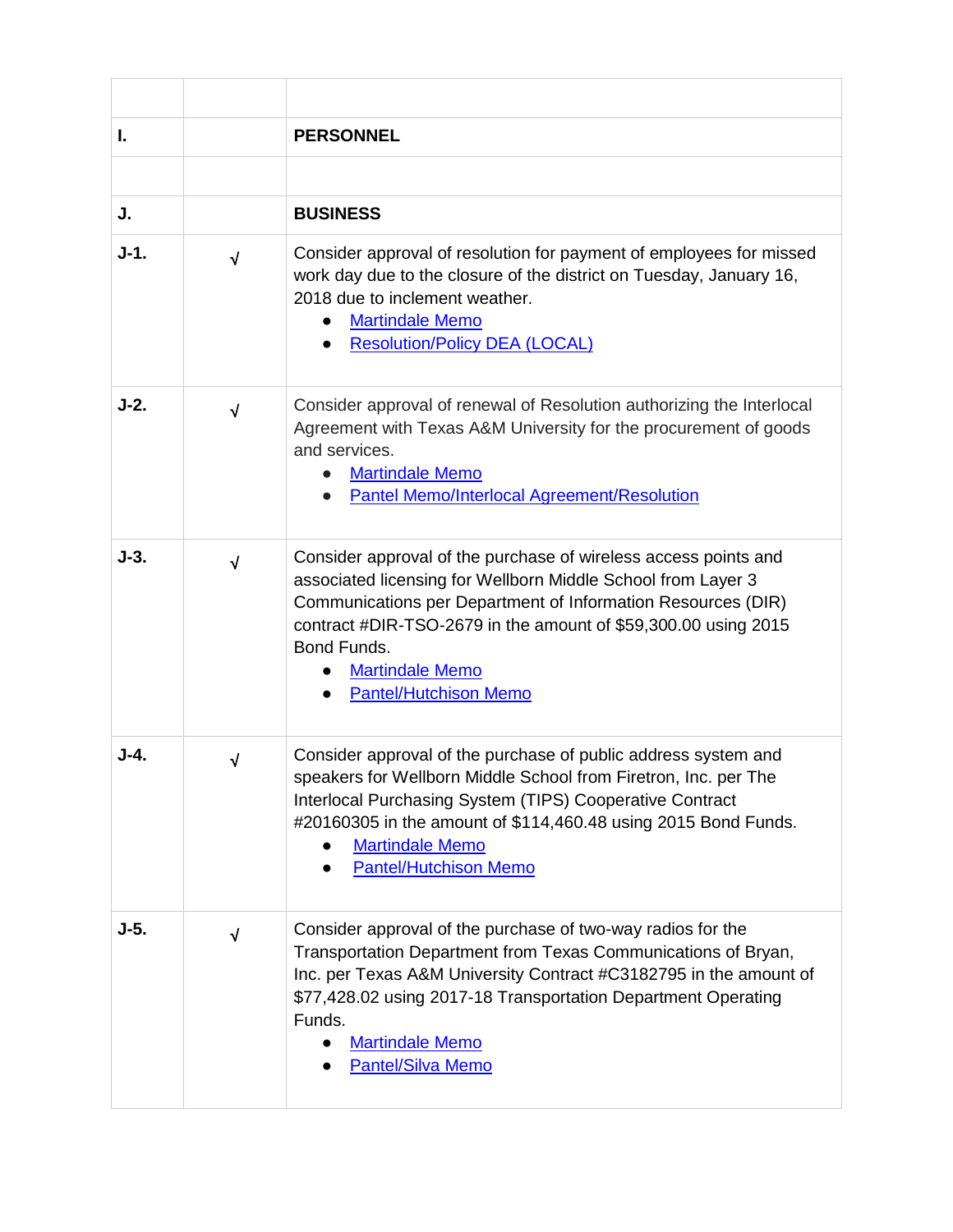| J-6.      | $\sqrt{ }$ | Consider approval of purchase of band uniforms for College Station<br>High School from Fred J. Miller, Inc. per BuyBoard Contract #507-16<br>in the amount of \$130,949.75 using the 2017-18 General Fund.<br><b>Martindale Memo</b><br><b>Pantel/Reed/Eaks Memo</b>                                                                                        |
|-----------|------------|-------------------------------------------------------------------------------------------------------------------------------------------------------------------------------------------------------------------------------------------------------------------------------------------------------------------------------------------------------------|
| $J-7.$    | $\sqrt{}$  | Consider approval of the purchase of four (4) Rooftop Air Handling<br>Units for A&M Consolidated Middle School Gym from Texas Air<br>Systems per The Interlocal Purchasing System (TIPS) Cooperative<br>Contract #1032615 in the amount of \$79,840.00 using 2013 Bond<br>Funds, Deferred Maintenance.<br><b>Martindale Memo</b><br><b>Pantel/Hall Memo</b> |
| J-8.      | $\sqrt{ }$ | Consider approval of the purchase of three (3) Rooftop Air Handling<br>Units for Cypress Grove Intermediate School from Texas Air<br>Systems per The Interlocal Purchasing System (TIPS) Cooperative<br>Contract #1032615 in the amount of \$89,155.00 using 2013 Bond<br>Funds, Deferred Maintenance.<br><b>Martindale Memo</b><br><b>Pantel/Hall Memo</b> |
| $J-9.$    | $\sqrt{ }$ | Consider approval of monthly Head Start financial statements and<br>credit card expenditures.<br><b>Martindale Memo</b><br><b>Financial Statements</b>                                                                                                                                                                                                      |
| J-10.     |            | Consider approval of monthly budget amendments.<br><b>Martindale Memo</b><br><b>Budget Amendments</b>                                                                                                                                                                                                                                                       |
| $J - 11.$ | $\sqrt{2}$ | Consider approval of financial reports.<br><b>Martindale Memo</b><br><b>Financial Reports</b>                                                                                                                                                                                                                                                               |
| Κ.        |            | <b>FACILITIES</b>                                                                                                                                                                                                                                                                                                                                           |
| K-1.      |            | Receive report related to College Station ISD Safety and Security<br>program.<br><b>Martindale Memo</b>                                                                                                                                                                                                                                                     |